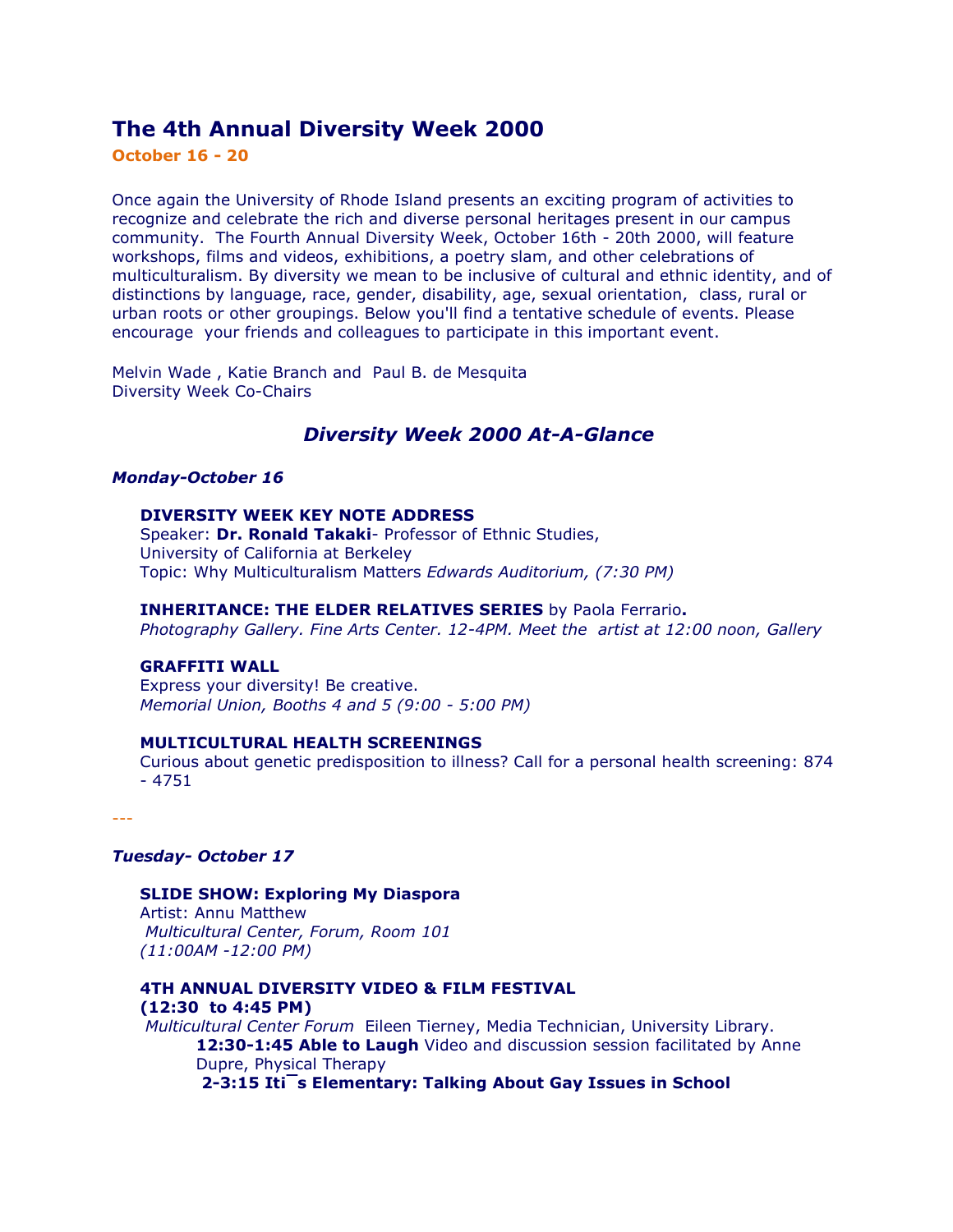A video and discussion session facilitated by Gary Burkholder and Lisa Bowleg, Psychology

#### **3:30-4:45 Studies in French Cinema?**

A Debate discussion organized and animated by Alain-Philippe Durand and students of French 320

### **GRAFFITI WALL**

Express your diversity! Be creative. *Memorial Union, Booths 4 and 5 (9:00 - 5:00 PM)*

### **MULTICULTURAL HEALTH SCREENINGS**

Curious about genetic predisposition to illness? Call for a personal health screening: 874 - 4751

#### **PHOTOGRAPHIC EXHIBIT: SCENIC VIEWS (9:00am to 5:00pm)**

Artist: Bill Harrison **,** *Multicultural Center, Corridor* 

## **LECTURE: DOMESTIC VIOLENCE: PUBLIC ISSUE, NOT PRIVATE TROUBLE (7:30PM)** URI Honors Colloquium Speaker: *Kendra Marasco*

Kendra serves on Sojourner House (agency serving battered women) board of directors and teaches classes at Providence College. Proceeded by the **RHODE ISLAND FEMINIST CHORUS.** *Chafee Social Science Center -Room 271* 

---

### *Wednesday- October 18*

## **DIVERSITY WORKSHOP SESSIONS (10:00 am to 5:00 PM)**

Approximately twenty-five workshop sessions. Consult a more detailed program below for a complete listing o[f workshop t](http://www.uri.edu/mcc/DiversityWeek/2000/index.html#workshop schedule)itles and presenters.*Memorial Union, Third Floor Meeting Rooms* 

# **VISITING ARTIST SERIES**

 **(12:00pm to 4:00pm)**  Ahmoo Angeconeb, and Imna Arroyo ¡°Silent Dialogue¡± *Fine Arts Center-Meet the artist Mr. Angeconeb at 12:00 noon, Gallery talk* 

### **3rd ANNUAL MULTICULTURAL CENTER POETRY SLAM!!! (8 PM 'til?)**

The coolest, hip-hop thing on campus. Hosted by Jesse Cook and Tim Barlow . *Multicultural Center, Forum, Room 101* **GRAFFITI WALL** 

Express your diversity! Be creative. *Multicultural Center Forum, Room 101 (9-5PM)*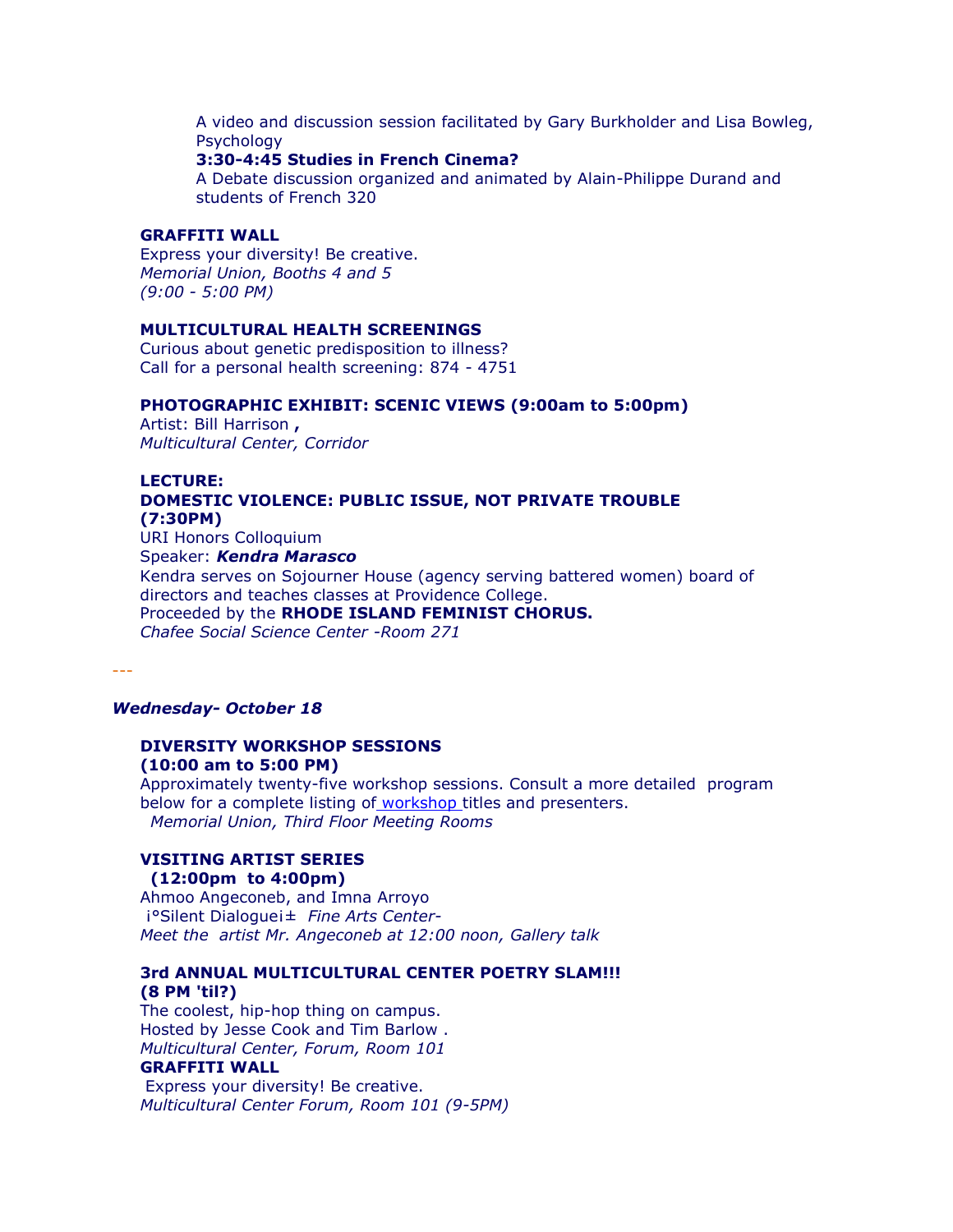### **MULTICULTURAL HEALTH FAIR (10:00-3:00PM)**

An outdoor fair at Health Services: features a shared learning experience with guests from various cultures sharing health related practices from their culture.

## **DIVERSITY ON THE WEB**

## **( 10:00 - 10:50, 12:00 - 12:50, 2:00 - 2:50)**

Workshop sessions presented by GSLIS. *Multicultural Center Computer Classroom*  Native American Resources **( 3:30 - 5:00 ),** *Library - Galanti Lounge*

---

## *Thursday- October 19*

### **DIVERSITY ROUND TABLE SESSIONS (9:30AM - 4:45PM)**

Round tables described below. *Multicultural Center, Hardge Forum* 

### **INTERNSHIP & CO-OP JOB FAIR 2000 (11:00AM to 2:00PM)**

*Memorial Union Ballroom* 

### **VISITING ARTIST SERIES (12:00PM to 4:00PM)**

Ahmoo Angeconeb, and Imna Arroyo Silent Dialogue¡ *Fine Arts Center- Corridor Gallery Meet the artist Ms. Arroyo at 12:00 noon, Gallery talk* 

### **IN WATER SIMULATION OF PHYSICAL DISABILITIES (2:00PM to 3:15PM)**

Facilitated by Ted Boyett, Aquatics Athletics. Learn about the limitations individuals with physical disabilities might have in the swimming pool. A video will be shown to show some of the aquatic programs available.

*Keanny Gym- Tootell Aquatics Center Instructional Pool* 

## **SCENES FROM "THE RAISIN IN THE SUN"**

Performed by students and Resurrecion Espinosa, Director, Teatro Latino. Discussion will follow.

### **GRAFFITI WALL**

Express your diversity! Be creative. *Multicultural Center Forum, Room 101 (9-5PM)* 

### **MULTICULTURAL HEALTH SCREENINGS**

Curious about genetic predisposition to illness? Call for a personal health screening: 874 - 4751

### **DIVERSITY ON THE WEB**

### **( 9:30 - 10:30, 11:00 - 12:00, 2:00 - 3:00)**

Workshop sessions presented by GSLIS. *Multicultural Center Computer Classroom*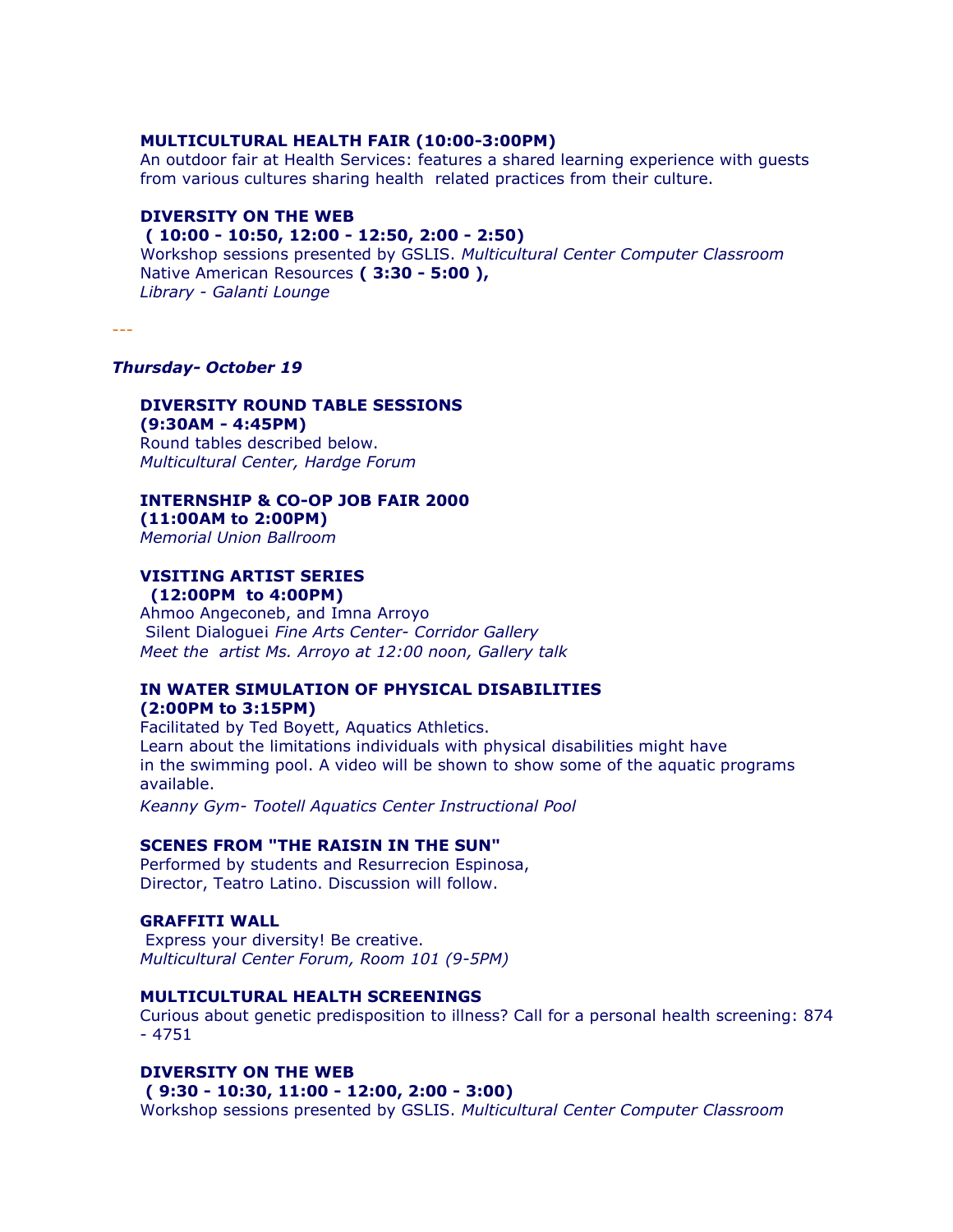Resources For the Disabled **( 3:30 - 5:00 ),** *Library - Galanti Lounge*

---

### *Friday- October 20*

## **CHINESE AMERICAN NEWSPAPERS AND PERIODICALS IN THE U.S.**

 **(11:00 -11:50 AM)**  Workshop led by Yan Ma Library & Information Studies *Multicultural Center* 

### **PEACE AND HARMONY MEDITATION (12:00 - 12:50 PM)**

A non-sectarian period of quiet reflection focusing on peace and harmony by URI Meditation Instructors *MCC Forum, Room 101*

## **IMPLEMENTING MULTICULTURALISM IN AN ACADEMIC DEPARTMENT: A FORUM FOR CHAIRS & DEANS (2:00 - 3:30)**

by Psychology Department Multicultural Task Force *MCC Forum, Room 101*

## **MULTICULTURAL HEALTH SCREENINGS**

Curious about genetic predisposition to illness? Call for a personal health screening: 874 - 4751

## **PANGAEA FESTIVAL (8:00 PM)**

*Edwards Auditorium* 

### *Workshop Schedule Wednesday-October 18*  All workshops are held in the Memorial Union

**10:00-10:50** 

**On Latino Identity, Diversity & Politics** Tom Morin, Languages **The Council of Churches in the Civil Rights Movement** Jim Findlay, History **Promoting Community** Joanne Eichenger, Education **Meaning of Money** Joan Gray Anderson & Jing J. Xiao Human Develeopment & Family Studies **An Interactive Intergenerational Panel**  Marie Leinhaas, Gerontology

**11:00-11:50**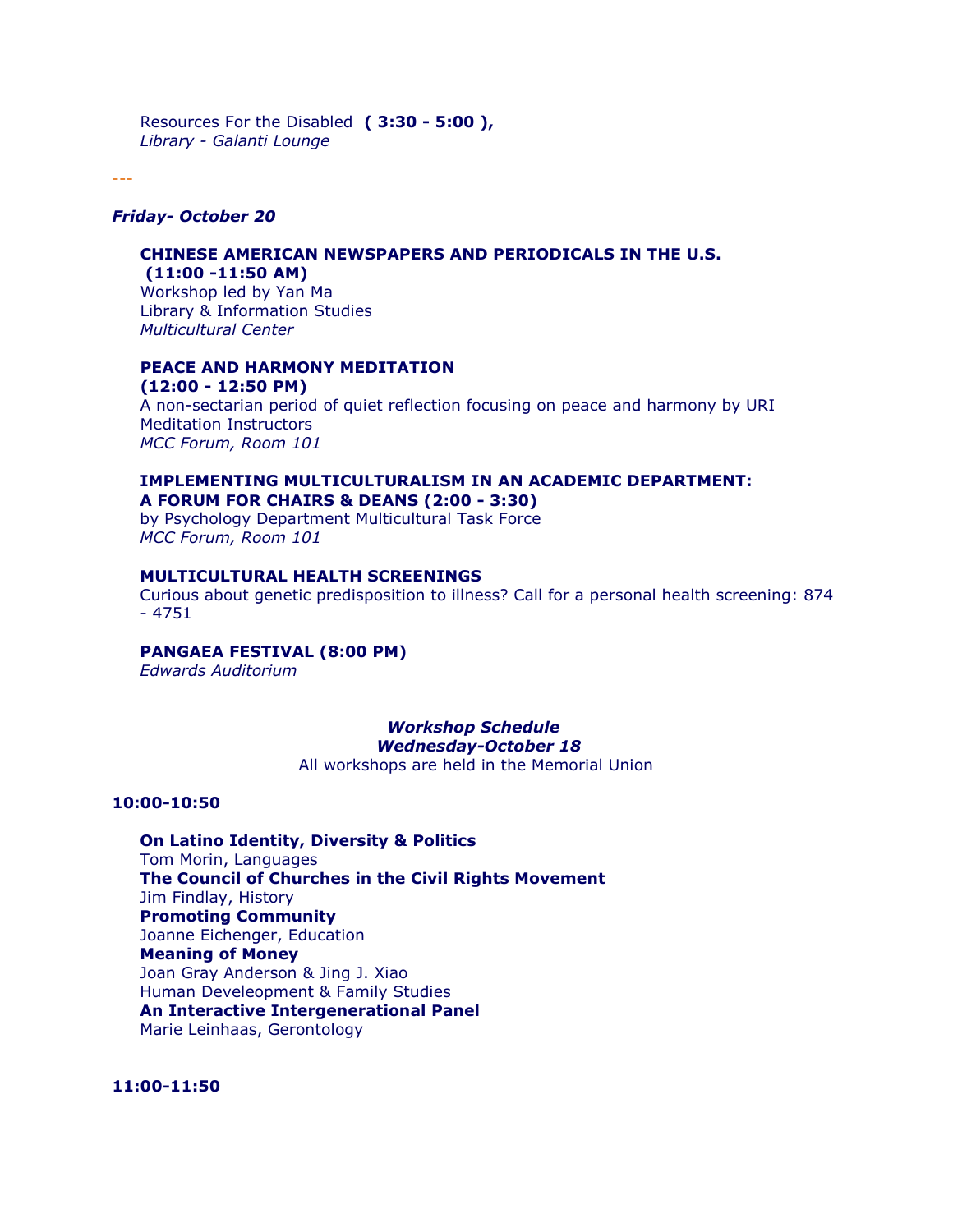### **Queer and Now**

Stephen Barber, English **Racial Disproportionality in Prisons: Causes and Remedies** Leo Carroll, Sociology/Anthropology **Ending Hunger One Step at a Time** Kathleen Gorman, Center for Hunger **Coming Out Personal Identity in Gay, Lesbian, and Bisexual Students**  Al Lott & Student Panel, Psychology

## **12:00-12:50**

### **Beyond Color and Creed**

Laurie Johnson, RN Celine Pereira, MD URI Health Services **The Cape Verdean Education Experience** Mayerlin Caridad Nzingha Blackman Human Development & Family Studies **Today's China** Julie Hu Huiting Zhuang **Why Women in Science?**  Joan Peckham, Computer Science Lisa Harlow, Psychology **The Significance of Selma (AL) in the Civil Rights Movement**  Bernard Lafayette, Center for Nonviolence

## **1:00-1:50**

**The Communication Gap Exists**  Linda Palazzo Robert Drapeau Barbara McDonald URI Police and Security **Belize Summer Study Program**  Student Group Study & Research Abroad in Developing Nations Programs Office of Student Affairs & Office of Special Programs URI- CCE **Native Americans: Contemporary Issues** Native American Advisory Committee **South African Student Experience**  Jonathan Lewis **Social Class and Poverty at URI??**  Bernice Lott Psychology and Women's Studies **What we Need to do at URI to be a More Diverse Institution**  Facilitated by Guy McCombs with members of the Diversity Planning Team

## **2:00-2:50**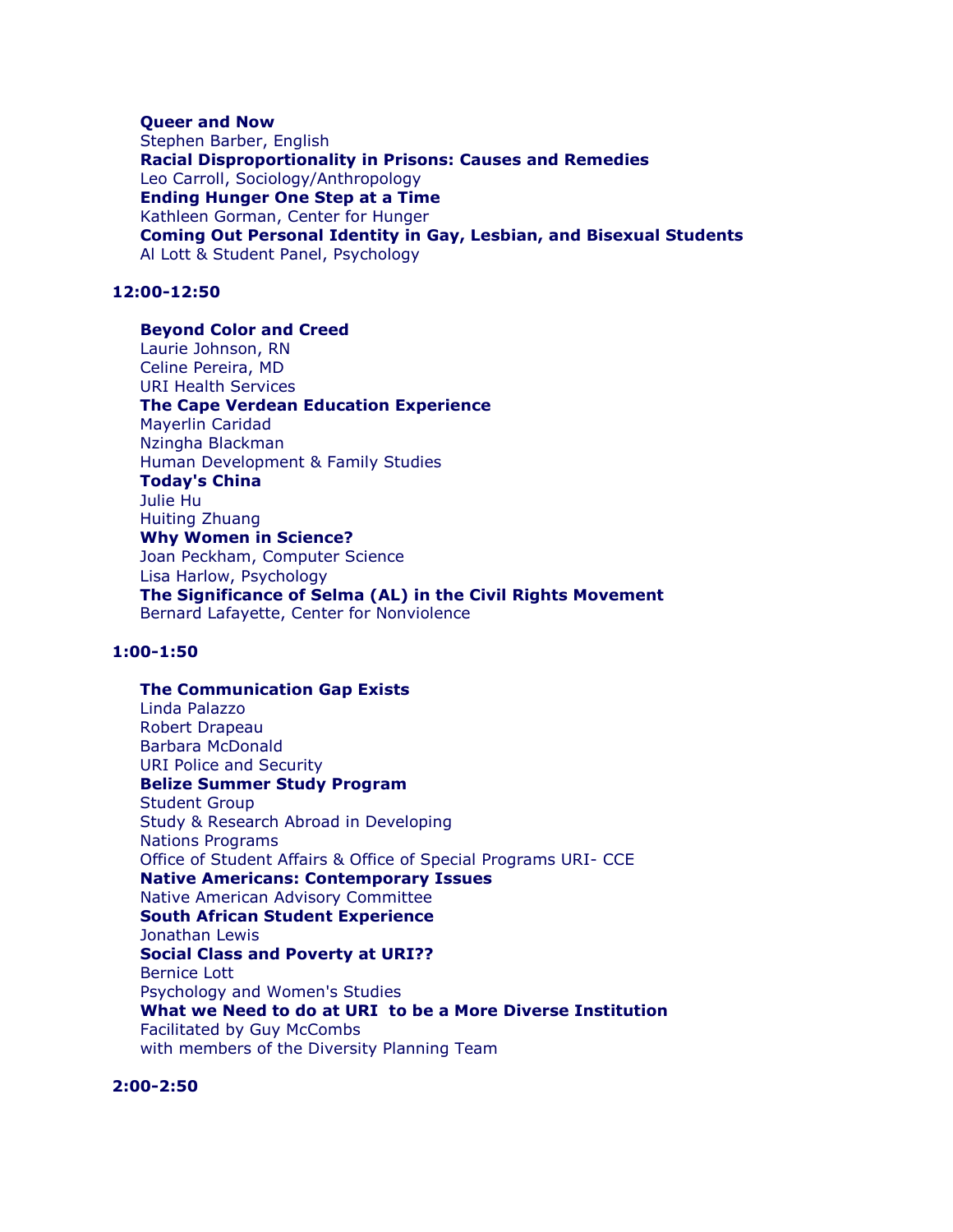### **Sports Group: Recreation for Individuals With and Without Apparent Disabilities**

Ted Boyett **Athletics Women as Musicians** Joe Parillo **Music African - Americans at the Crossroads: The Elections** Peniel Joseph, History **Bilingual Poetry**  Resurrecion Espinosa Director, Teatro Latino

## **3:00-3:50**

**Gender and Work**  Helen Mederer Sociology/Anthropology **Culture and Racism in Health Care** Diane Martins Jeanne Leffers **Nursing Intercultural Awareness and Acceptance** Donna Figueroa Office of International Education Stacey Shears Human Development & Family Studies **URI 101 Section 84... on Diversity Issues**  Mayerlin Caridad Human Development & Family Studies **Finding Faith in a World of Injustice**  Christy Brancatelli Intervarsity Christian Fellowship

### **4:00-4:50**

**Music and Social Change**  Steve Wood **Communications** Stephen Myles Counseling Center

## *Roundtable Discussion Schedule Thursday-October 19*

All workshops are held in the Multicultural Center

## **9:30 - 10:45**

**Learning Race: Personal Stories**  Moderator: Lynne Derbyshire with student panel Communication Studies